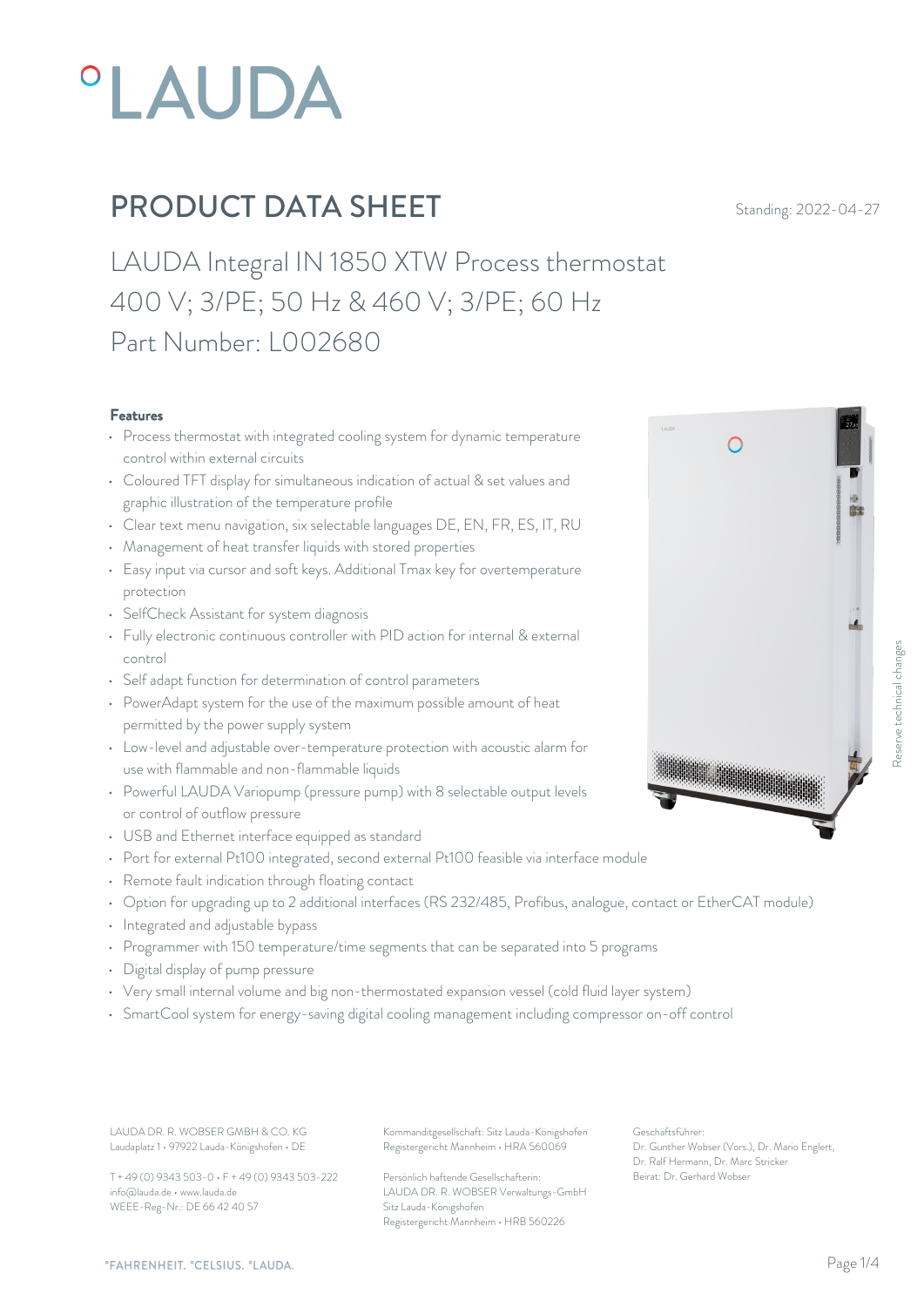

LAUDA Integral IN 1850 XTW Process thermostat 400 V; 3/PE; 50 Hz & 460 V; 3/PE; 60 Hz Part Number: L002680

#### Features

- Integrated web server for browser based operation in local area networks via PC, tablet or smart phone, secure data transfer due to authentication procedure and encryption
- Condenser cooling Water
- Utilises traditional refrigerants (HFCs) in accordance with European legislation to control F-gases (EU) 517/2014



Working temperature min. -50 °C 220 °C



Working temperature max.

Laudaplatz 1 • 97922 Lauda-Königshofen • DE

T + 49 (0) 9343 503-0 • F + 49 (0) 9343 503-222 info@lauda.de • www.lauda.de WEEE-Reg-Nr.: DE 66 42 40 57

LAUDA DR. R. WOBSER GMBH & CO. KG Kommanditgesellschaft: Sitz Lauda-Königshofen Geschäftsführer: Registergericht Mannheim • HRA 560069

> Persönlich haftende Gesellschafterin: Beirat: Dr. Gerhard Wobse LAUDA DR. R. WOBSER Verwaltungs-GmbH Sitz Lauda-Königshofen Registergericht Mannheim • HRB 560226

Geschäftsführer: Dr. Gunther Wobser (Vors.), Dr. Mario Englert, Dr. Ralf Hermann, Dr. Marc Stricker Beschäftsführer:<br>Dr. Gunther Wobser (Vors.), Dr. Mario Englert,<br>Dr. Ralf Hermann, Dr. Marc Stricker<br>Beirat: Dr. Gerhard Wobser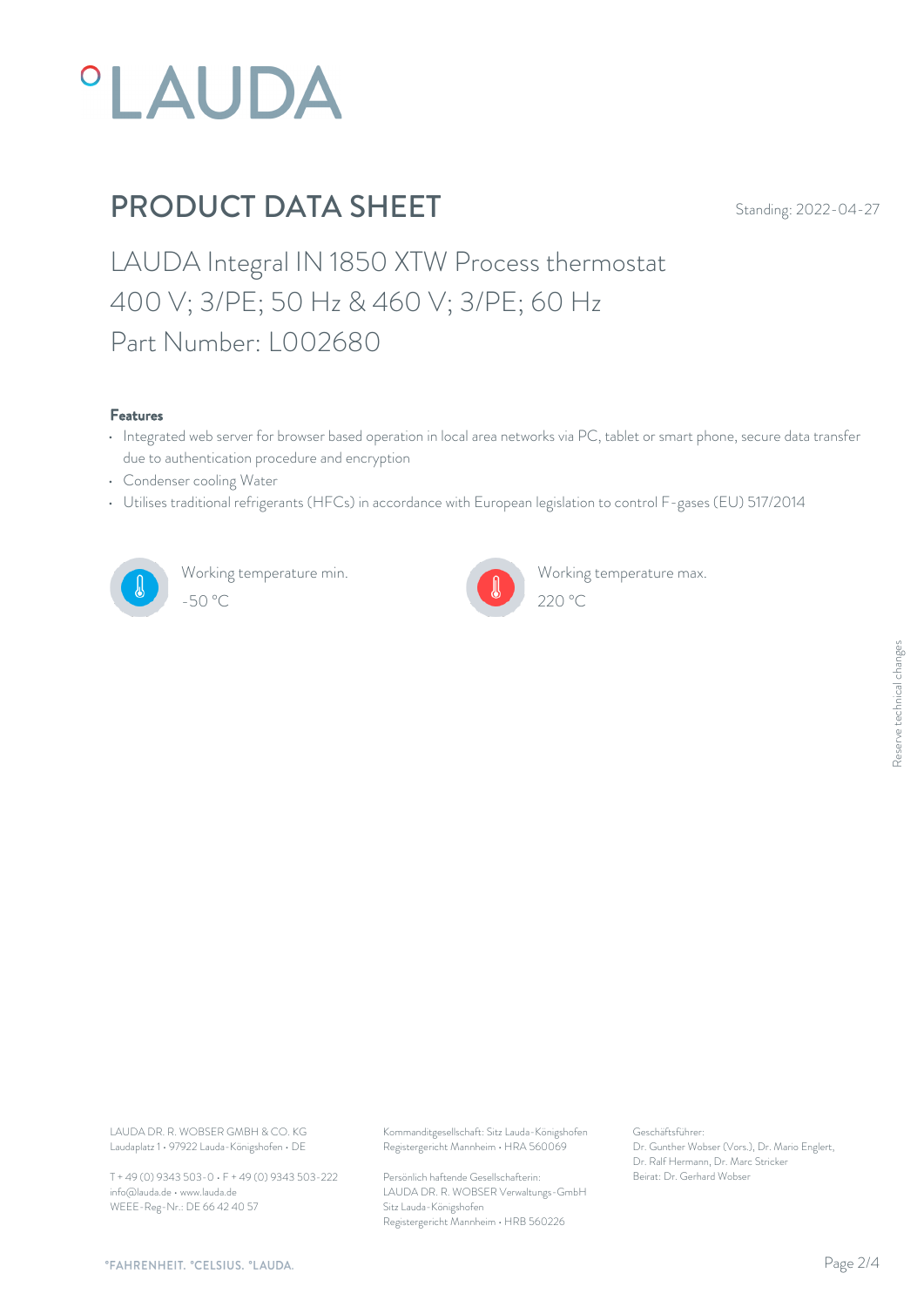

LAUDA Integral IN 1850 XTW Process thermostat 400 V; 3/PE; 50 Hz & 460 V; 3/PE; 60 Hz Part Number: L002680

### Technical Features (according to DIN 12876)

| Working temperature range                     | -50  220 °C         |                                                         |  |
|-----------------------------------------------|---------------------|---------------------------------------------------------|--|
| Ambient temperature range                     | 540 °C              |                                                         |  |
| Temperature stability                         | $0.05 \pm K$        |                                                         |  |
| Heater power max.                             | 16 kW               |                                                         |  |
| Power consumption max.                        | 18 kW               |                                                         |  |
| Current max.                                  | 25 A                |                                                         |  |
| Pump Pressure max.                            | 6.0 <sub>bar</sub>  |                                                         |  |
| Pump flow rate pressure max.                  | 120 L/min           |                                                         |  |
| In / Outlet connection thread (outside)       | $M38 \times 1,5$    |                                                         |  |
| Inlet/outlet hose size                        | $1$ <sup>11</sup>   |                                                         |  |
| Filling volume min.                           | 8 L                 |                                                         |  |
| Filling volume max.                           | 28.6L               |                                                         |  |
| Water cooling connection thread (outside)     | $3/4$ "             |                                                         |  |
| Recommended cooling water temperature         | 15 °C               |                                                         |  |
| Cooling water flow rate                       | 26 L/min            |                                                         |  |
| Recommended pressure difference cooling water | 3 bar               |                                                         |  |
| Pressure difference cooling water min.        | 0.8 <sub>bar</sub>  |                                                         |  |
| Max. pressure difference cooling water        | 10 bar              |                                                         |  |
| Maximal pressure cooling water                | 10 bar              |                                                         |  |
| Overall dimensions (WxDxH)                    | 760 x 650 x 1605 mm |                                                         |  |
| Weight                                        | 288 kg              |                                                         |  |
| Noise level                                   | $62$ dB(A)          |                                                         |  |
| Refrigerant stage 1                           |                     | R-449A (GWP 1397); 2.300 kg; 3.2 t CO2-eq               |  |
| Power supply                                  |                     | 400 V; 3/PE; 50 Hz & 460 V; 3/PE; 60 Hz                 |  |
| Power plug                                    |                     | Power cord with plug (IEC 60309, 5-pol, CEE, red, 32 A) |  |

T + 49 (0) 9343 503-0 • F + 49 (0) 9343 503-222 info@lauda.de • www.lauda.de WEEE-Reg-Nr.: DE 66 42 40 57

> Persönlich haftende Gesellschafterin: Beirat: Dr. Gerhard Wobse LAUDA DR. R. WOBSER Verwaltungs-GmbH Sitz Lauda-Königshofen Registergericht Mannheim • HRB 560226